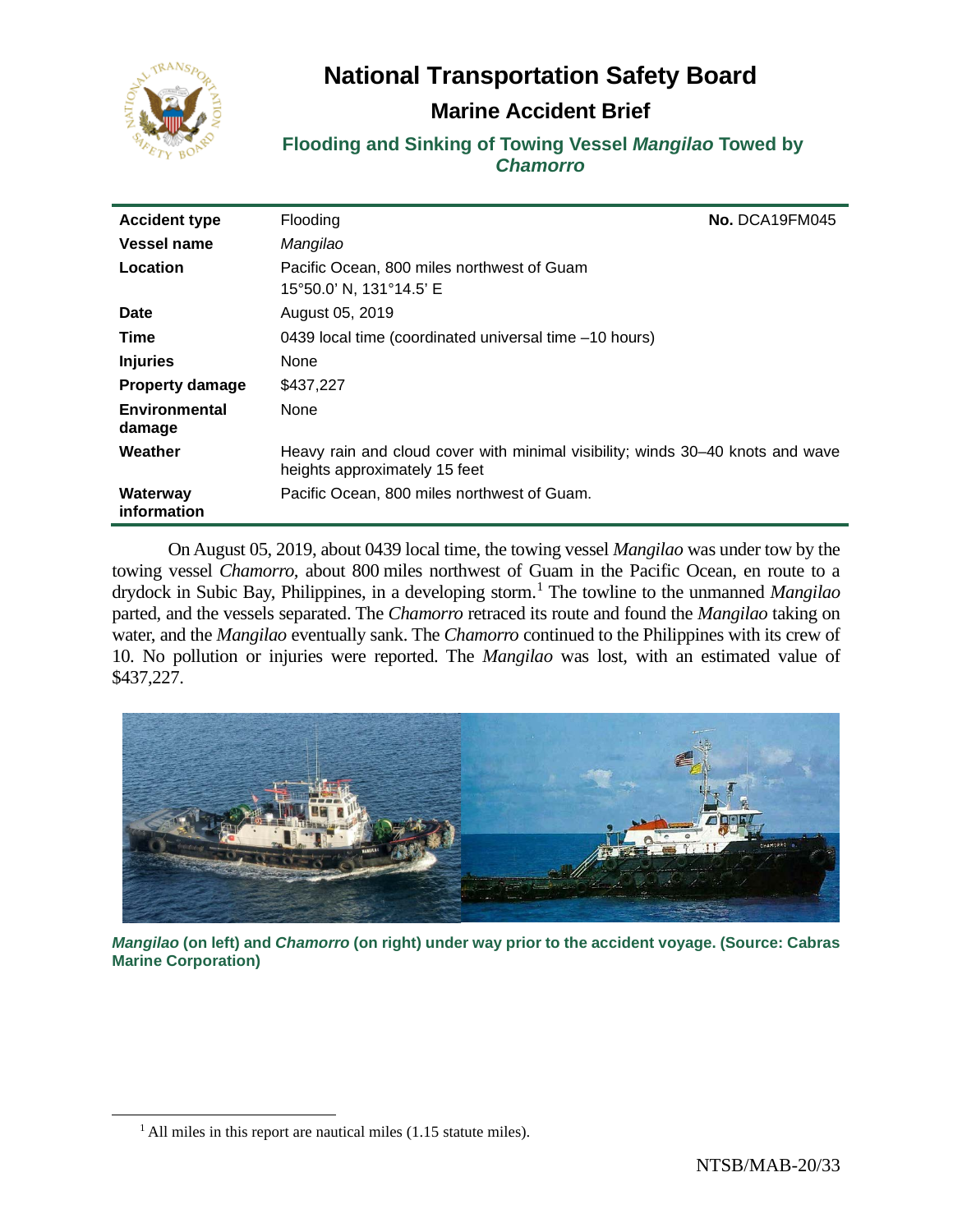

**Area of accident where** *Mangilao* **sank, as indicated by the red triangle. (Background source: Google Maps)**

## **Background**

The US-flagged *Mangilao* was a tugboat built in 1982 by Sagami Shipbuilding Company Limited of Yokosuka, Japan. The vessel had a current load line certificate, a length of 114 feet, and a draft of 13 feet (observed draft at the time of departure was 6.7 feet forward and 9 feet aft). The vessel was being towed to a drydock facility in Subic Bay, Philippines, so that new watertight doors and other equipment could be installed. The *Mangilao* was carrying the equipment that was to be installed.

The US-flagged *Chamorro* was a 96.8-foot-long, twin-screw tugboat rated at 1,700 horsepower and built in 1974 by Halter Marine Services Incorporated of New Orleans, Louisiana.

Both vessels were owned and operated by Cabras Marine Corporation, a provider of pilot, tug, barge, spill-response, firefighting, and ferry services in Guam and the Commonwealth of the Northern Mariana Islands.

## **Accident Events**

About 1400 on July 29, 2019, following a Dead Ship Movement (DSM) towing inspection by the US Coast Guard, the *Chamorro,* with the *Mangilao* in tow, departed Apra Harbor, Guam, en route to Subic Bay (about 1,517 miles) with a crew of 10. No one was aboard the *Mangilao.*

The *Mangilao* was towed astern of the *Chamorro* on a 2-inch wire rope with approximately 1,000 feet extended; a 14-inch-diameter-by-60-foot PolyDac plaited 8-strand hawser; a 1.25-inch chain terminal; and two anchor-type shackles connecting each part—one 35-ton shackle closest to the *Chamorro* and one 50-ton shackle to the 1.25-inch chain closest to the *Mangilao*. The 50-ton shackle had a bolt-type shackle pin fitted through smooth bore ears, and, as described by the tow captain, "we put a pin of the correct size in. We bent it over a significant amount so it couldn't fall out." The captain indicated the shackle had one-quarter-inch nylon rope around it for "cushion,"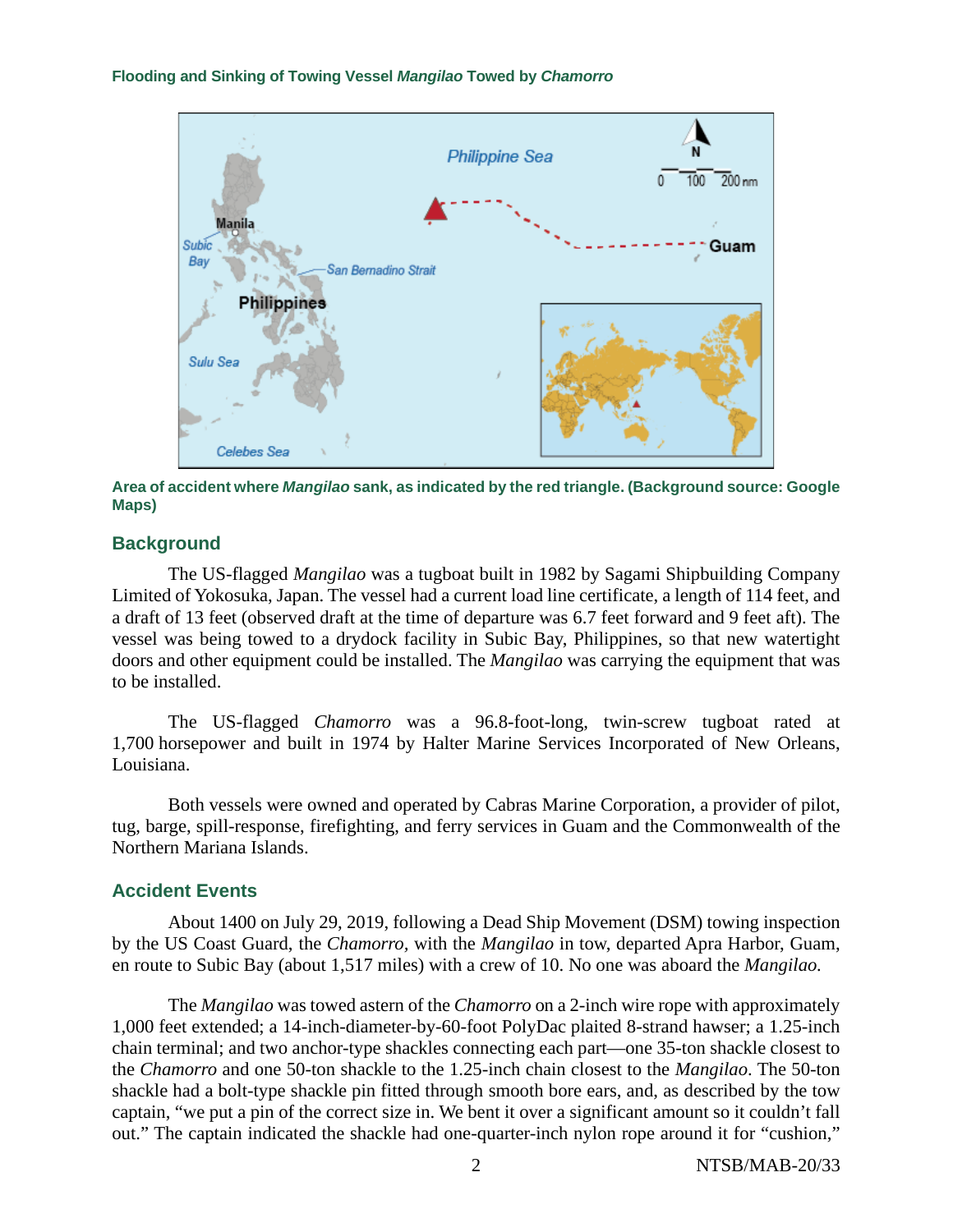as there was no thimble (on the 14-inch hawser) connected to the shackle bow. He recalled that the chain went through the *Mangilao'*s foredeck closed-bitt chock and was about 6 feet long, placing the shackle above the *Mangilao*'s bow fender. He stated that under tow, the shackle had a horizontal orientation and was about 8–12 inches above the fender. While under tow, the *Mangilao* displayed port, starboard, and stern running lights. The original navigation lights had been replaced with solar electric-eye LED lights, which turned on when dark.



**Representation of tow plan based on interview with** *Chamorro* **captain.**

The tow's estimated arrival in the Philippines was August 8. A tropical storm, which eventually became Typhoon Lekima, was developing prior to the crew's departure. Aware that the impending storm was expected to be along the vessel's intended route, the captain used a weather-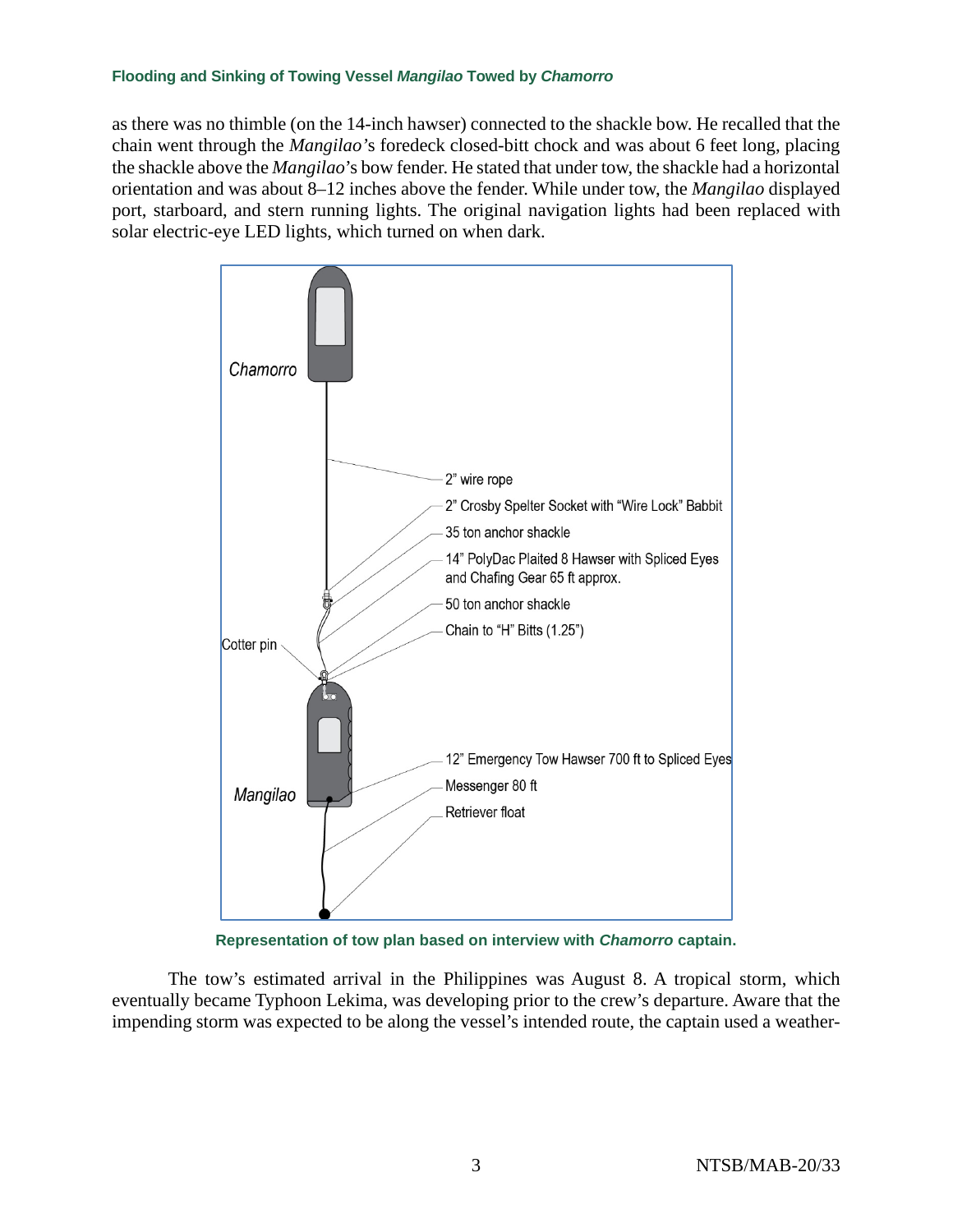routing service, StormGeo (formerly Applied Weather Technology), to monitor the weather and obtain routing recommendations during the voyage.<sup>[2](#page-3-0)</sup>

On the morning of July 30, while the *Chamorro* was on a westward course of 267 degrees, the crew logged winds of 7–12 knots from the south-southwest and swells about 3 feet. As the tugboat and tow progressed along its route at a speed of about 6.5 knots, they encountered rain showers and increasing winds. The crew noted around noon that the *Mangilao* was "riding well."

On July 31, just after midnight, the *Chamorro* crew began to encounter rough seas, and by about 0400, they reported squalls with steady winds from the west estimated to be 11–16 knots. The vessel's speed decreased to 5.5 knots, and by 0800, the crew had updated their arrival in Subic Bay to be August 9, one day later than originally planned.

On August 1, at 1048, the captain decided, in accordance with StormGeo recommendations, to change course farther to the northwest (301 degrees) to avoid heavy weather. The crew was experiencing winds from the southwest at 17–21 knots, seas about 5 feet, and isolated showers. About 2000, the winds had dropped, and the sea swells were west-southwest about 3 feet. At 2151, the crew logged that the chafing gear and tow wire were inspected and found "all in good order."

Around noon on August 2, with a southerly wind blowing around 20–30 knots, the captain altered course to 311 degrees to avoid the developing tropical storm, as advised by the weatherrouting service. The crew checked the *Mangilao* and the towing gear on several occasions over the course of the day and recorded the gear as being "in good order" each time. By 2000, the winds were south-southwest and had decreased to around 8–10 knots, and the rain had subsided. The next morning, around 0800, they changed course to back to the west (270 degrees), still reportedly progressing at a speed of about 5.5 knots. According to the logbook, at noon, winds were again increasing, seas were about 3 feet, and the *Mangilao* was "riding well." No significant events were reported or recalled for the remainder of the day.

The Joint Typhoon Warning Center's first mention of the potential tropical cyclone development for the accident region occurred at 2200 local time on August 3, 2019. The remarks indicated that a significant tropical cyclone was possible within 160 miles "either side of a line from 15.3N 132.0E TO 19.6N 135.6E within the next 12 to 24 hours…winds in the area are estimated to be 20-25 [knots]…the potential for the development of a significant tropical cyclone within the next 24 hours is high."

On August 4, StormGeo sent out a special report indicating a tropical cyclone formation alert. The captain stated, "I had actually asked them prior to going north about a 1004 millibar [mb] low that was…advertised on JMA's [Japan Meteorological Agency] weather chart services analysis, I think that was the first that 1004 [mb] low was sitting at 17 North and 135 East*.*" He believed that the tow would transit south of the low-pressure system, but the system moved south and became Typhoon Lekima, developing "right over" the tow. Winds were coming from the southwest, and the captain estimated the waves to be about 10–13 feet. He stated that he set the parameters for StormGeo to lessen the impact of the sea conditions and give them "a bigger sea on the stern." However, he said he was still getting about 10-foot waves on the stern. Although

<span id="page-3-0"></span><sup>2</sup> Applied Weather Technology weather-routing service was acquired by StormGeo in 2014. The *Chamorro* captain used these terms interchangeably; however, all references in this report have been changed to StormGeo.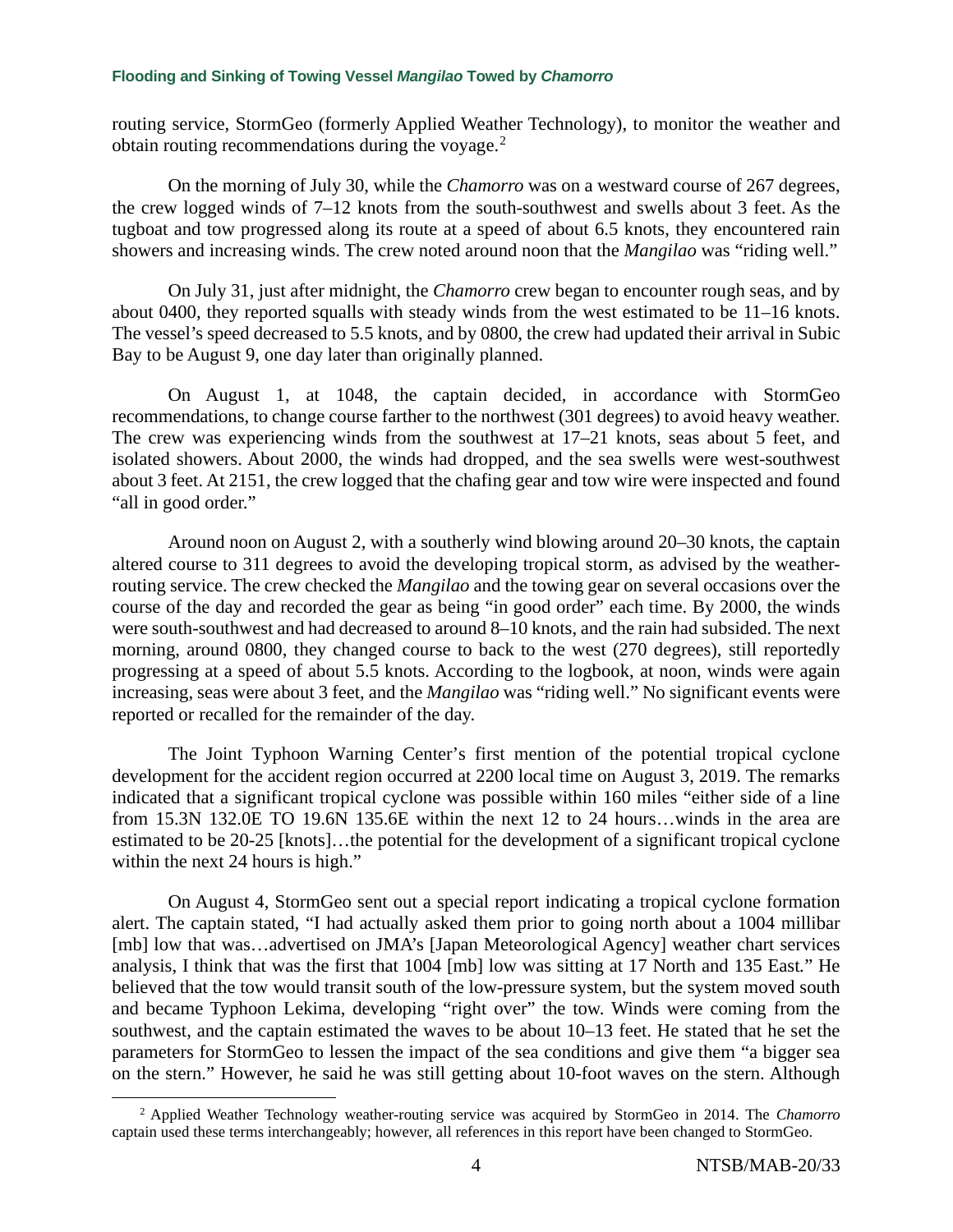they were in bigger waves than he had anticipated, he explained that they were beyond the halfway point, and, even if the tow turned back toward Guam, it would still have to endure significant weather, so he did not want to turn back.

At 0845, with winds from the southwest, the captain reduced the *Chamorro*'s engine speed from 5.3 knots to 3.2 knots and altered course from 270 degrees to 248 degrees. At 0905, he called all hands to the wheelhouse for a safety briefing. He directed the crew to extend the tow wire to about 1,400 feet, explaining that they were expecting to encounter some significant weather and that this would provide a smoother ride. About 15 minutes later, once the tow wire was extended, he ordered all crew off deck. Throughout the remainder of the day, they encountered significant winds from the southwest (rated as "8" on the Beaufort scale, with speeds of 39–46 knots) and reported that the tug *Mangilao* was rolling and pitching with seas about 12 feet. By about 2000, the crew encountered seas reported at 13 feet, with winds from the west, and visibility was poor.

The chief mate relieved the captain for the 0000–0400 watch on August 5. The vessel log indicated that at 0001, with winds from the west-southwest, the vessel speed was 2.6 knots. The captain had called StormGeo at 0006, just before being relieved, and directed the chief mate to change course to 245 degrees per StormGeo's recommendation, heading toward the San Bernardino Strait. Around 0200, the chief mate checked the *Mangilao* and noticed it was still rolling and pitching due to the "very rough sea." Winds continued from the south-southwest at 39– 46 knots, the vessel speed was 2.8 knots, and there were heavy rains and seas about 10 feet. The assistant engineer on watch during the 0000–0400 watch stated that he remembered seeing the tow at some point on his watch, but he could not recall the time. He described the seas as "active," saying that the winds and seas would sometimes be "directly behind us, sometimes it would be to port, sometimes to starboard," which he did not consider unusual, given the weather.

Although not recorded in the vessel log, the chief mate stated that, around 0340, he completed a final visual check of the tow just before the second mate relieved him. He reported that he could see the navigation lights on the *Mangilao*. The second mate was scheduled to stand watch from 0400 to 0800 that morning. He stated that, at 0400, very heavy rain and storm conditions persisted, which prevented him from being able see the *Mangilao* or its running lights. About 20 minutes later, the rain passed, and he still could not see the running lights. About 0430, the second mate awakened the chief mate and asked for his assistance in looking for the tow. The chief mate recalled asking the able-bodied seaman on watch for the vessel's speed, which was about 5.5 knots. The chief mate said that, at that point, he knew they had lost the tow, as the speed prior to his being relieved was only about 2 knots. The second mate checked for radar returns and, seeing nothing, he called the captain to inform him of the situation.

At 0440, the captain called the crew on deck to retrieve and secure the tow wire. The crew turned the vessel downwind to a course of 010 degrees. Due to seas washing over the deck and the inherent safety hazards associated with working on deck during the weather, it took the crew about 50 minutes to recover the tow wire. The wire and the 14-inch tow pendant came aboard, but the crew noticed the shackle closest to the *Mangilao* was missing its pin. The crew worked to get the wire on the tow winch, and all equipment was secured on the deck by 0530.

The captain commenced the search for the *Mangilao*. Weather conditions were overcast with rain squalls, and he estimated visibility at less than one-quarter mile. The second mate described the weather as "rough."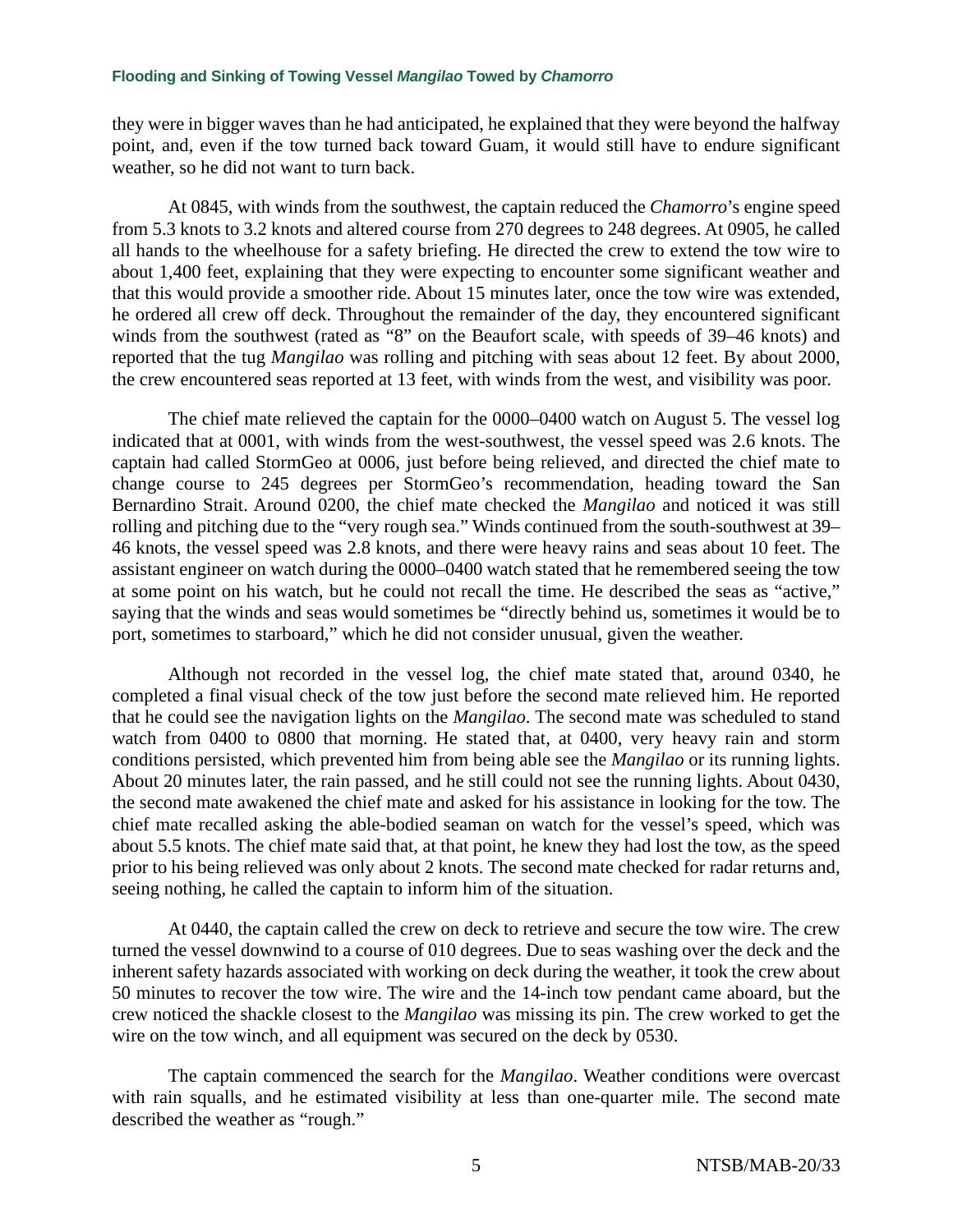Around 0530, the sun began to rise. The captain directed the second mate to steer back to the GPS track, setting one radar at 3 miles and the other at 6 miles. About 0630, the captain spotted a target on the starboard bow about 2 miles away and steered toward it. Visibility was still poor due to the rain. The captain recalled that he could see "a faint image of a boat" as the rain squall ended. When they were about 80 feet from the *Mangilao*, they found the vessel listing to port about 15 degrees, with the port quarter submerged.

The captain stated that it appeared that the emergency tow hawser retrieval line had washed onto the deck and become entangled. The crew described the *Mangilao* as appearing to have taken on water in the stern compartment. One crewmember thought the water seemed to be coming in through a hatch on the deck, but he could not be sure. The seas were estimated by the captain to be 3–4 meters (about 10–13 feet) and washing onto the port quarter "at greater points forward of the towing bitts on the aft deck." The captain explained that it was too dangerous for him to allow his crew on board the *Mangilao* to try and stop the water ingress because the bow was beginning to rise higher out of the water.

At 0742, the *Mangilao* submerged and sank. Using his personal satellite phone, the captain contacted the company and the Coast Guard to notify them of the sinking. Expecting conditions in their current location to further deteriorate due to the intensifying tropical storm to their north, StormGeo advised the crew to evacuate to their position as soon as possible and make their best speed to safe haven via the San Bernardino Strait.

## **Additional Information**

The captain told investigators that when they retrieved the towing gear, it all came on board except for the shackle pin that was secured to the 50-ton shackle closest to the *Mangilao*. He stated that "apparently, the chain was not of sufficient length to clear the fendering and it [the shackle pin] worked, it worked itself loose. Because we had it cottered [fastened using the pin] and we had it safety shackled." Although he could not physically see the shackle pin working loose, he "imagined" that the "vertical movement of this fender placed it in contact with the pin." He recalled wondering if the chain was long enough on the first day they got into larger seas (when the pitching motion of the *Mangilao* increased).



**Recovered 50-ton shackle with nylon rope, bent ear, and missing pin. (Source: Coast Guard, annotated by NTSB)**

The Coast Guard requires drug testing be conducted within 32 hours of the incident; however, despite having the supplies to perform the testing on board, the captain said he did not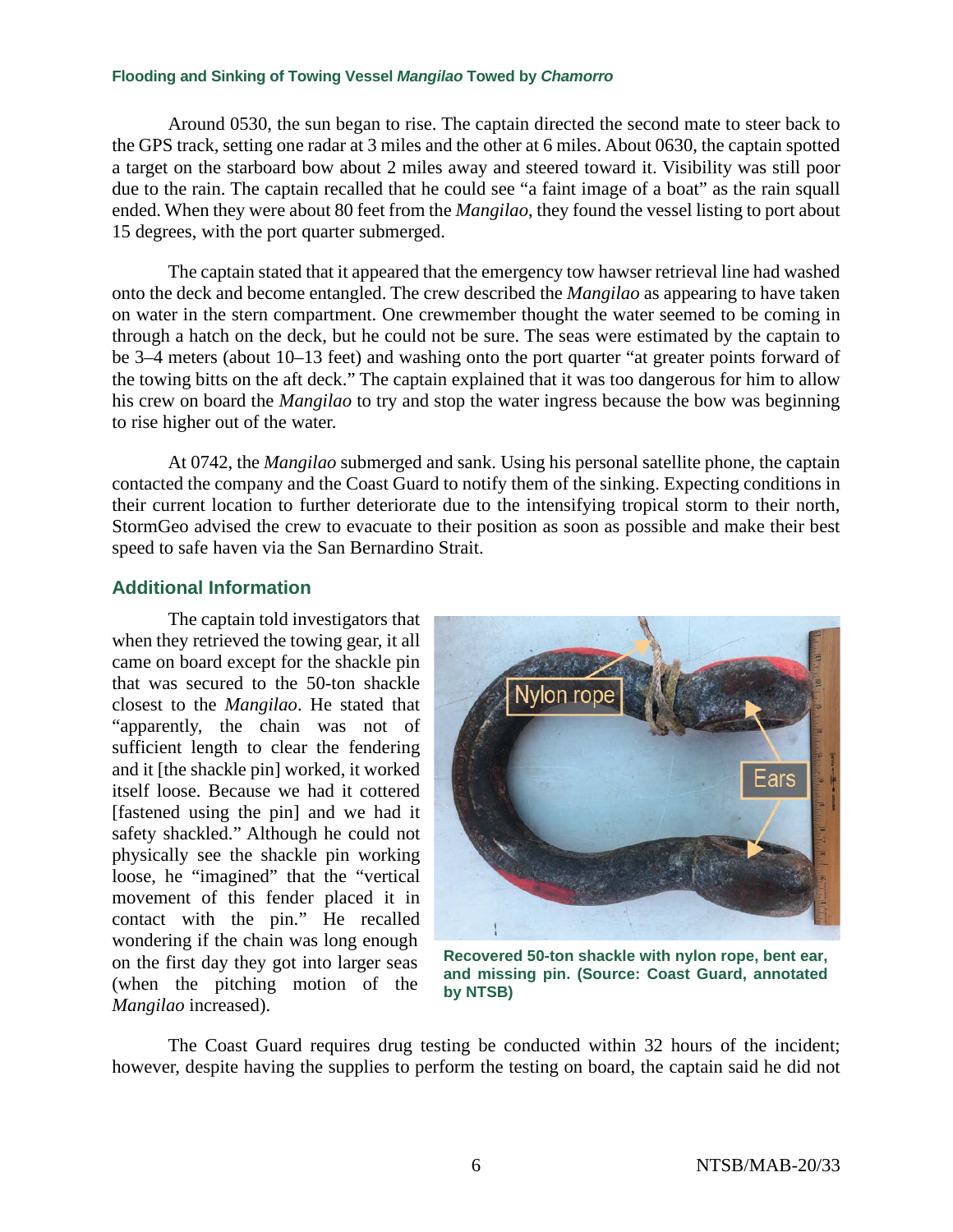complete testing due to high seas both offshore and inland of the Philippines.<sup>[3](#page-6-0)</sup> Drug testing was conducted upon the crew's arrival to Subic Bay, 5 days after the *Mangilao* sank.[4](#page-6-1) Test results were negative for all crewmembers. Alcohol testing was not conducted because by the time the crew arrived in port, the timeframe for conducting testing had passed.

The captain had worked for Cabras Maritime Corporation for about 8 years. He stated that he was the "author" of the DSM tow plan and that he had towed several large tugboats from Guam to the Philippines in the past for this company. No company training was required for the development of their internal tow plans. The captain stated that he learned to construct tow plans as a result of on-the-job training and his personal experience.

According to the Ports and Waterways Safety Act, the Coast Guard has the authority to regulate the movement of vessels, including dead ships, that present a hazardous condition. Section 202 says, "Hazardous condition means any condition that may adversely affect the safety of any vessel, bridge, structure, or shore area or the environmental quality of any port, harbor, or navigable waterway of the United States." Because this towing operation was a fairly "normal" undertaking (a towing vessel was being used to tow another vessel—a "dead ship"—from one location to another), the Coast Guard did not require more than the towing diagram and the pre-departure inspection.

The ship had waited to depart until a Coast Guard marine inspector completed a DSM towing inspection, which the Coast Guard deemed necessary due to the complexity of the multi-day operation, in which one towing vessel would be pulling another towing vessel through a navigational channel in Apra Harbor, Guam, then through open ocean to another country during typhoon season. The inspection took about 2 hours to complete. The inspector noted that the captain wanted to get under way due to both impending weather and availability at the drydock once they reached the Philippines.

According to the inspector responsible for the DSM assessment, a survey was conducted of the vessel's primary and emergency towing arrangements. This inspection included verifying that the exterior structure of the vessel was watertight, and the towing equipment matched that included in the tow diagram sketched by the *Chamorro* captain. The captain stated that some of the watertight fittings "were not in the greatest condition." All of the watertight doors installed on the *Mangilao* were going to be replaced when they reached Subic Bay with new watertight doors and hatches that were strapped down on the aft deck of the vessel on a pallet. The inspector stated that everything on the deck of the *Mangilao* was secured for an ocean transit.

<span id="page-6-0"></span><sup>3</sup> Coast Guard regulations (46 *Code of Federal Regulations* 4.06-3(b)) state, "Drug testing must be conducted on each individual engaged or employed on board the vessel who is directly involved in the SMI (Serious Marine Incident). The collection of drug-test specimens of each individual directly involved must be conducted within 32 hours of when the SMI occurred, unless precluded by safety concerns directly related to the incident."

<span id="page-6-1"></span><sup>4</sup> Urine drug testing is limited to identifying urinary metabolites of cocaine, codeine, morphine, heroin, phencyclidine (PCP), amphetamine, methamphetamine, methylenedioxymethamphetamine (MDMA), methylenedioxyamphetamine (MDA), methylenedioxyethylamphetamine (MDEA), tetrahydrocannabinol (THC), oxycodone, oxymorphone, hydrocodone, and hydromorphone.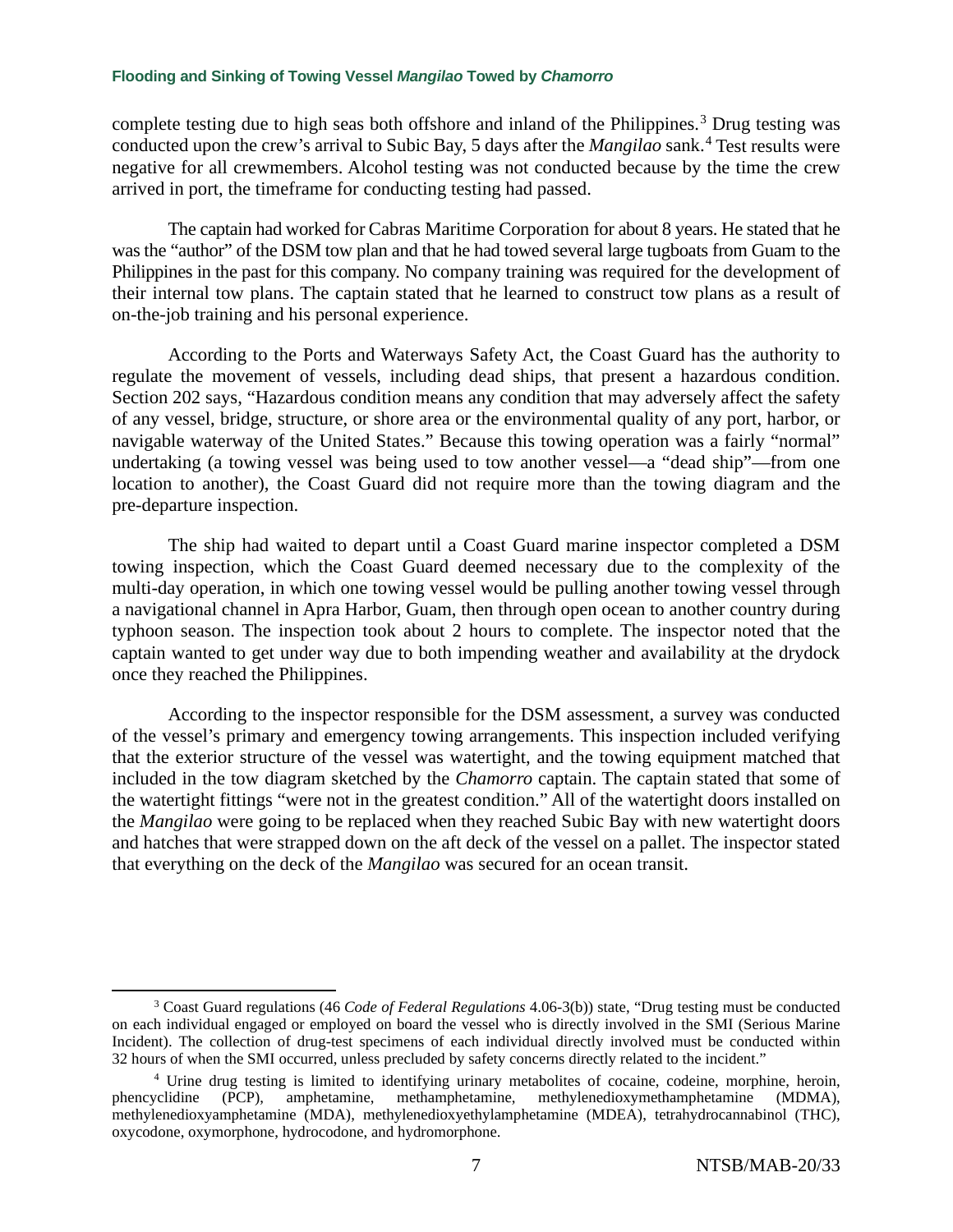## **Analysis**

Investigators reviewed the weather information available to the crew prior to their departure, and the forecasts were accurate. The captain was aware of the impending tropical storm, but at the time he made the decision to get under way, a typhoon had yet to be forecast. The captain said he was confident that he would be able to successfully complete the voyage in a timely manner because he was prepared to use the weather-routing service to assist him in making decisions, which he logged in the vessel logbook along the route. The weather-routing service aided him in maneuvering around the worst part of the storm for the majority of the voyage.

The crew stated, and the vessel's logbook confirmed, that they monitored the tow regularly during their watches. Although they were in heavy weather conditions throughout the transit, they said there were no issues with the *Chamorro* or *Mangilao* between the departure on July 29 and the morning of August 5, aside from restricted visibility due to the rain and sea conditions.

It is likely that the chain from the bitt on the foredeck of the *Mangilao* was not long enough for the attached shackle to clear the fendering on the bow. In heavy seas, as the vessel pitched and the bow of the vessel lifted up over the waves, the shackle likely made repeated contact with the fendering. Around 0400 on August 5, the towline's 50-ton shackle (closer to the *Mangilao*) opened, causing the towline to drop from the *Mangilao*. Crew statements and the recovered shackle indicated that at some point, the shackle's securing cotter pin broke or worked loose, thereby likely allowing the shackle bolt's securing nut to work loose. The bend in the recovered shackle indicated the load was uneven for a time, which could have occurred when the pin was partially retained in only one ear, bending the ear with the pin remaining inserted. Once the pin worked out, or snapped off, the *Chamorro* became immediately disconnected from the *Mangilao*. Had the chain been longer and the shackle extended out beyond the bow fender, the chain, rather than the shackle, would have contacted the bow. This likely would have prevented the shackle pin securing mechanism (cotter pin) from failing, and the tow would have remained connected.

Because the towline remained intact for the first 4 days of the voyage, it is likely that seas were able to board and began to slowly flood the vessel through fittings on deck. It was known that the watertight integrity of the vessel was suspect, as evidenced by the company's plan to replace the watertight doors and hatches. Boarding seas may also have dislocated one or more of the watertight fittings, leading to more rapid flooding. If the *Mangilao* was flooding, the added water weight would have put greater stress on the towing components. Once the towline arrangement for the *Mangilao* failed, leaving it dead in the water, it is likely that seas more easily boarded the vessel and continued to flood it, leading to its eventual sinking.

## **Probable Cause**

The National Transportation Safety Board determines that the probable cause of the sinking of the *Mangilao* was the failure of the *Chamorro'*s towing arrangement due to the loss of a towline shackle pin, which left the *Mangilao* adrift and resulted in the ingress of water from boarding seas in a developing typhoon.